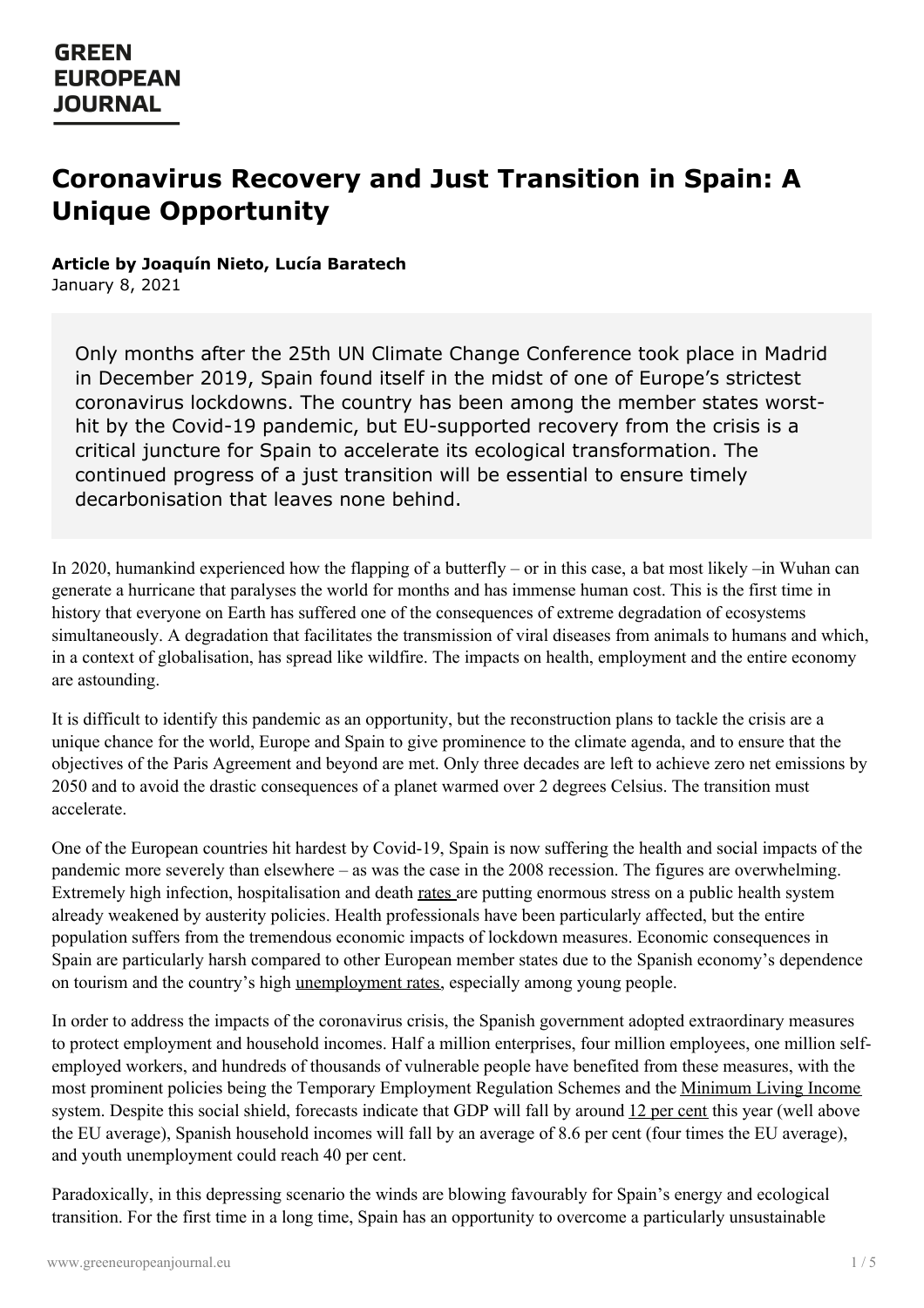### **GREEN EUROPEAN JOURNAL**

production model: environmentally, with devastating consequences for territory and biodiversity; and socially, with structural unemployment and low quality jobs.

This opportunity stems mainly from EU institutions. Instead of abandoning the hardest-hit countries and imposing severe social austerity on them (as happened in the previous financial crisis), the EU has decided to respond with an ambitious, multi-million common recovery programme, presented as socially inclusive and environmentally sustainable.

For the European Commission this programme, known as Next [Generation](https://ec.europa.eu/commission/presscorner/detail/en/qanda_20_1024), is a reinforced EU budget of 750 billion euros aimed at addressing the economic and social damage caused by the Covid-19 crisis, boosting a sustainable recovery and creating jobs. The programme proposes economic and social transformation in terms of digitalisation and sustainability through an energy transition guided by the Green Deal.

## **Just transition germinates in Spain**

In this context of economic recovery and climate emergency, it is worth remembering that the average temperature of the planet has already increased by about one degree. The planetary effects of this increase are unevenly distributed and, regardless of the origin of greenhouse gas emissions, some areas suffer from climate change much more severely than others. [Millions](https://migracionesclimaticas.org/documento/refugiados-climaticos/) of people are displaced by extreme weather events worldwide. According to the [ILO](https://www.ilo.org/global/publications/books/WCMS_638150/lang--es/index.htm), ecosystem degradation generates an annual loss equivalent to 82 million jobs among the 1.2 billion people who depend directly on ecosystems for their survival.

The consequences of a planetary temperature increase of more than two degrees would be catastrophic. However, the progress of the socio-environmental agenda and climate policies has been too slow. The 2006 Stern Review on the Economics of Climate Change made it unmistakable that the costs of failing to take climate action in time are five to twenty times higher than those of early action. Despite this, no substantial action has been taken. In 2008, UN Secretary General Ban Ki-moon formulated the Green New Deal to respond simultaneously to the climate and financial crises. However, it has taken 12 years for Europe to adopt its Green Deal.

It also took 18 years for the just transition – a term that first appeared in the climate negotiations at the 1997 Kyoto summit as a demand of European trade unions – to be included in the 2015 Paris Agreement. This recognition underlines the importance of integrating concern for decent and quality jobs within climate policies. In 2017, the ILO adopted the [Guidelines](https://www.ilo.org/global/topics/green-jobs/publications/WCMS_432865/lang--es/index.htm) for a Just Transition with the agreement of governments, employers and trade unions worldwide. Under the influence of these agreements, climate programmes are finally incorporating just transition, as is the case for the European recovery programme.

> *The aim of just transition is to mitigate the potential adverse economic ef ects of the phasing out of polluting activities*

In Spain, the climate agenda is also moving forward, though progress is overdue. With the arrival of Cristina Narbona in 2004 as minister for environment in the social-democratic party (PSOE) government came the first attempt to [incorporate](https://www.greeneuropeanjournal.eu) climate and just transition policies. With the support of the environmental movement and trade unions, Narbona modernised environmental and climate policies, applying the Kyoto Protocol by institutionalising the tripartite social dialogue for reducing emissions in the industrial sectors. The attempt was short-lived, ultimately derailed by resistance from the traditional political and industrial forces and the 2008 crisis. After ten years of backsliding, in 2018 the climate agenda received a promising boost with the creation of the Ministry for Ecological Transition and the appointment of Teresa Ribera first as minister and later as vice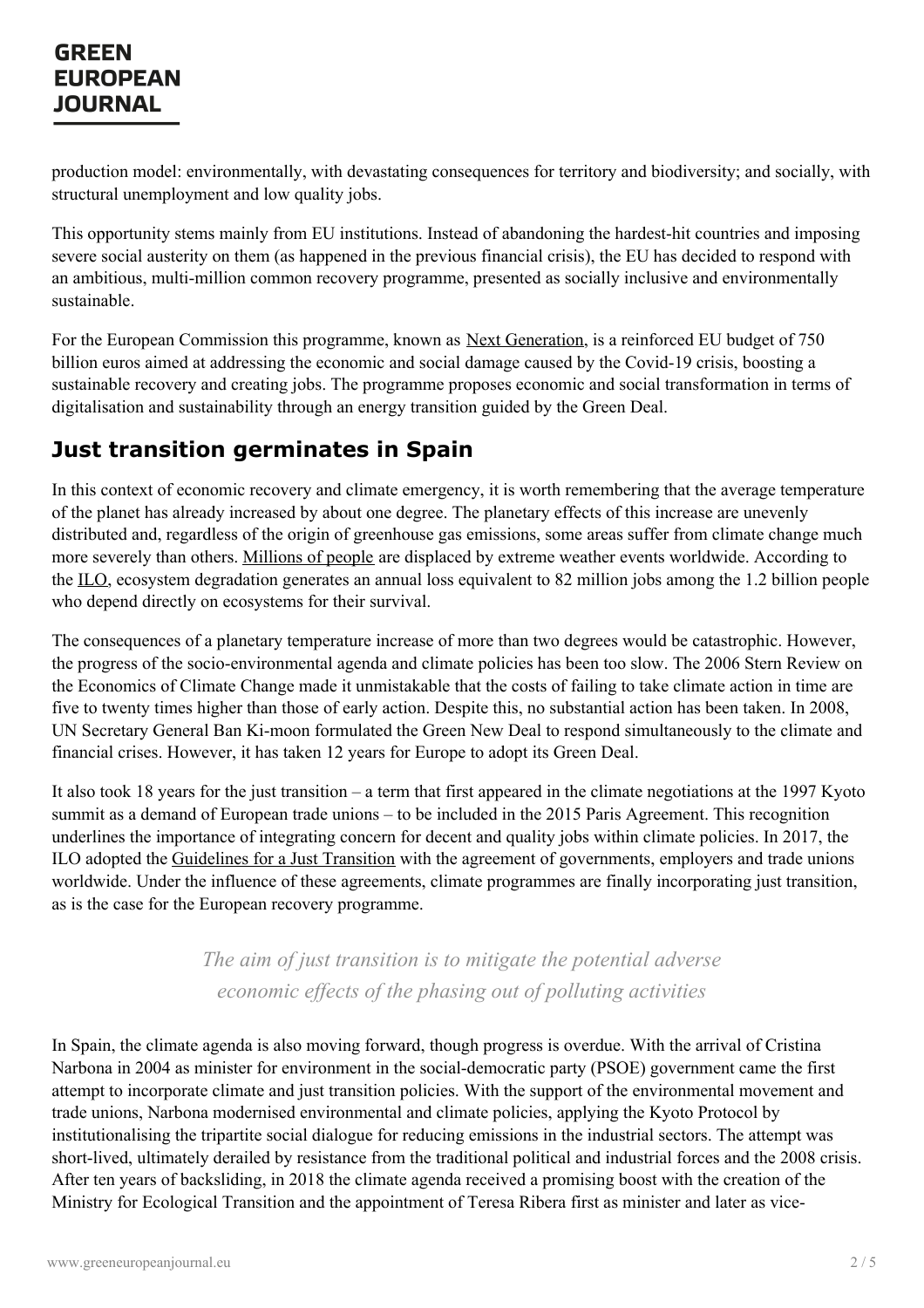president.

One of the first steps since 2018 has been the repeal of the so-called "sun tax". This toll effectively discouraged the installation of domestic solar panels for self-consumption by obliging those who invested in them to pay for the energy they supplied to the general network rather than being paid for it, as had been the case previously. The withdrawal of the sun tax was accompanied by the entry into force of a completely different regulatory framework in favour of renewable energy production and just transition. Since then, renewable energies have once again proliferated in Spain, with the country reaching the world's top 10 in [installed](https://elperiodicodelaenergia.com/espana-entra-en-el-top-10-mundial-de-capacidad-renovable-con-un-total-de-54-592-mw/) capacity in 2020, generating interesting prospects for economic development and employment.

The 2021-2030 National Integrated Energy and Climate Plan (PNIEC) and the draft Climate Change Act (which includes a Just Transition Strategy) make Spain one of the most advanced countries in terms of ecological transition. In addition to the target of net zero emissions by 2050, Spain has set a goal to reduce greenhouse gas emissions by 23 per cent by 2030 as compared to 1990. This seemingly modest target, which is considered to be low by environmental organisations, represents a major challenge: current emissions are over 10 per cent higher than 1990 levels, and achieving such a reduction would enable Spain to meet the reduction targets set for Europe.

However, what is most striking about current developments in Spain is the deployment of the energy transition at the most operational level: the implementation of renewable energy and efficiency projects, and the simultaneous closure of coal mines and thermal power plants. This situation is unprecedented and suggests positive future prospects in which just transition has a particularly important role.

# **A catalyst for transition**

Just transition acts in processes of ecological transition (such as mine closures) facilitating sustainable development initiatives that promote employment opportunities. The aim of just transition is to mitigate the potential adverse economic effects of the phasing out of polluting activities, accompanying the people affected with measures of social protection, training and decent work.

The transition to a low-carbon economy implies abandoning the use of coal, gas and petrol, the energy sources that have powered our world ever since the first industrial revolution. This is a radical transformation that affects not only the generation of energy itself, but also mobility, construction and the agri-food system. Entire sectors are going to disappear (and are already disappearing), and with them companies, jobs and professions, in a process of transition with great impact on millions and millions of jobs.

If those affected by the negative consequences of the transition are not sufficiently supported, this process of change will leave millions impoverished. This would pose major social obstacles to the transition, delay its speed, or directly make it unviable.

A just transition seeks to overcome these obstacles by accompanying the transformation of the economy with investments that create more jobs and with social protection measures, especially in the areas most affected. Thus, just transition strategies are not general formulas, but dynamic and bold actions in the territories affected.

Spain is among those leading the way in this area. As soon as the Ministry for Just Transition was established, its head [established](https://www.greeneuropeanjournal.eu) an alliance with the Director-General of the ILO, thereby making a commitment to apply the ILO Guidelines on Just Transition. These guidelines, included in Spain's Just [Transition](https://www.miteco.gob.es/en/prensa/etj-english-interactive_tcm38-505653.pdf) Strategy, facilitated the initiation of a dialogue with local authorities, business and trade union representatives, and sought the implementation of a truly innovative initiative: the Just Transition Agreements.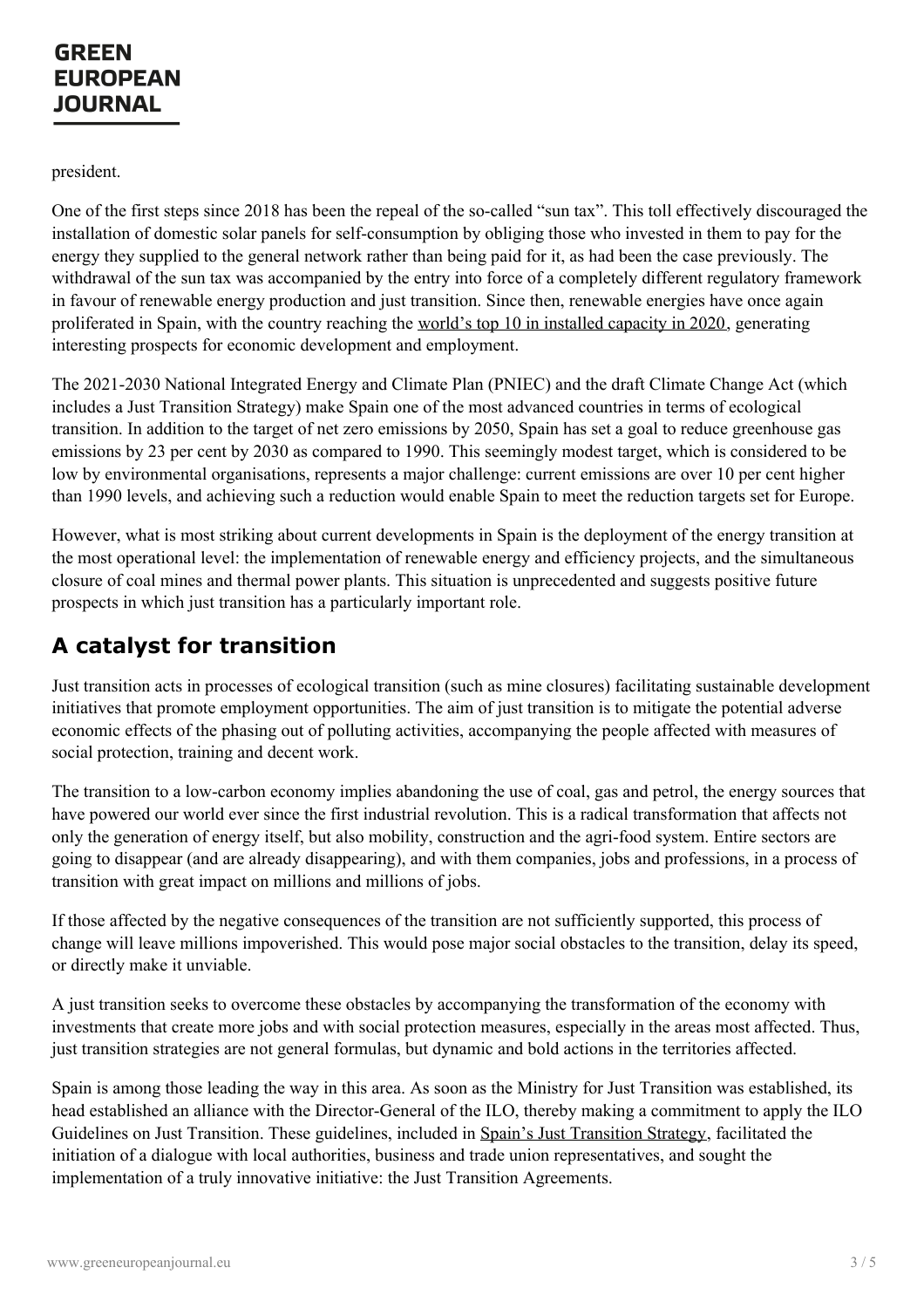*The transition to a low-carbon economy implies abandoning the energy sources that have powered our world ever since the first industrial revolution. This is a radical transformation*

Later, the Institute for Just Transition was created, to be directed by one of the world's leading specialists in the field, Laura Martín Murillo. This Institute leads the processes of participation and dialogue as well as the articulation of the Agreements, including hundreds of development initiatives.

Since then, coal mines and thermal power plants are being closed with agreements from all sides. At the 25th UN Climate Change Conference (COP25) in Madrid, the Turon Mining Choir even performed to celebrate the accords reached. All this demonstrates how just transition is not only desirable, but possible. The ten Just Transition Agreements that are currently underway in the regions of Asturias, León, Palencia and Teruel bring over 1800 initiatives to transform local economies in terms of social and environmental justice. In the province of León alone, there are more than 2000 jobs related to renewable energies compared to the 600 that have been or will be lost in thermal power stations, and it is estimated that renewable energies have the capacity to employ 1700 more people in the region. This is not only an opportunity for workers who see their jobs disappear as a result of the new legislation, but also to retain rural population in *España vaciada* ("emptied Spain") with a focus on employment for women and young people. [i]

Decarbonisation does not necessarily imply net job losses. Some jobs will disappear, of course, but others will be transformed and many more will be created in emerging sectors such as renewable energies, electrical mobility, building renovation or ecological and local agriculture. In fact, the ILO [estimates](https://www.ilo.org/global/research/global-reports/weso/greening-with-jobs/lang--es/index.htm) that more workplaces will be created than destroyed: for every job lost due to the phaseout of fossil fuels, four will be created as a result of transition policies to reduce emissions.

## **Avoiding a deadlock**

An unprecedented opportunity to transform the Spanish economy and achieve a socially and environmentally sustainable production model has arrived. An opportunity to reorient the construction sector towards renovation and energy efficiency; to replace mass tourism with leisure options that are more respectful of the territory; to rethink the mobility of goods and people to reduce its impacts and emissions.

In short, there is great urgency and little room for procrastination. Recent steps are going in the right direction and the context is favourable. The European Union has taken far-reaching decisions with the creation of its Next Generation programme and the adoption of the Green Deal. It is essential to address the crisis caused by the pandemic with measures that serve the transition to greener production systems, increase emission reduction commitments, create jobs, and promote a just transition.

Spain will receive 140 billion euros from the pandemic recovery fund. The reduction of unemployment and labour precarity depend on the good management of these funds, funds which will also need to ensure the reduction of Spain's carbon [footprint.](https://www.greeneuropeanjournal.eu) Time is not on our side, but everything indicates that the ideas, programmes, capacities and commitments exist to avoid a deadlock.

[<sup>\[</sup>i\]](https://www.greeneuropeanjournal.eu/wp-admin/post.php?post=19642&action=edit#_ednref1) *España vaciada* is a commonly used term to refer to the large proportion of Spanish territory that is unpopulated, where almost one out of every two villages is atrisk of [disappearing](https://www.publico.es/sociedad/espana-vaciada-agonia-demografica-3500-pueblos-borde-desaparicion.html).